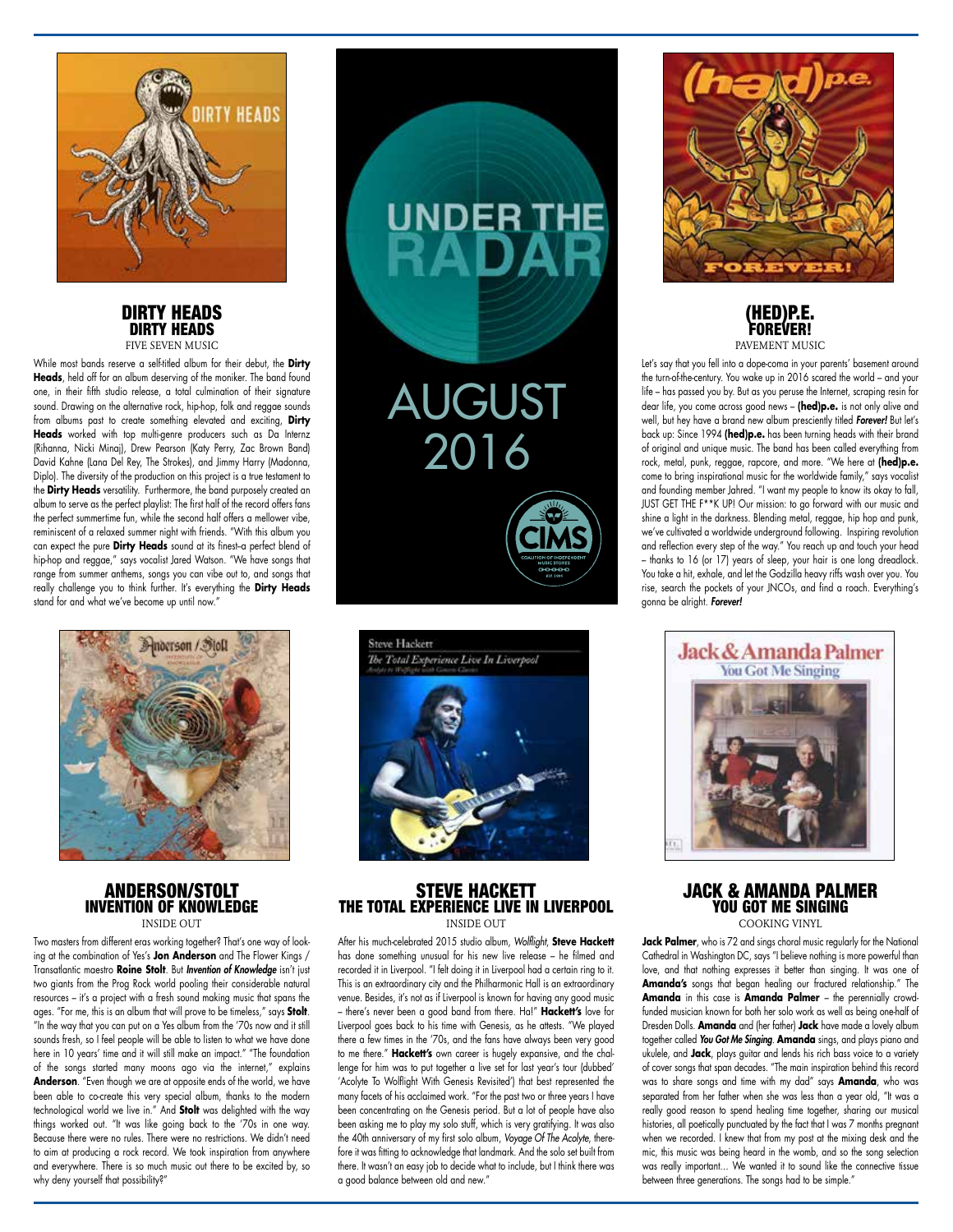

#### D GENERATION NOTHING IS ANYWHERE **MD**

It's been nearly two decades since NYC rockers **D Generation** released their last album, but it's hard to imagine a more appropriate — and a more necessary — time for their biting commentary and fearless punk energy to come roaring back. On their new record, *Nothing Is Anywhere*, the influential quintet is as sharp and piercing as ever, reflecting on their early days as outsiders and misfits, taking the piss out of New York's new generation of trust fund bullshit artists and corporate sponsors, and pulling no punches in a penetrating portrait of a society that's somehow simultaneously both more polarized yet more homogeneous than ever. Already respected veterans and seasoned performers by their teenage years, the band's five members—singer Jesse Malin, guitarist Danny Sage, bassist Howie Pyro, drummer Michael Wildwood, and guitarist Richard Bacchus—bonded over a shared disgust with popular culture, writing incendiary, explosive music as a violent reaction to the toothless art that dominated the airwaves around them. "There's a lifetime of love, hate, tears, and laughter culminating in this record," says Pyro. "Made by us, for us... and you."



# 9ELECTRIC THE DAMAGED ONES ANOTHER CENTURY

**9ELECTRIC** color their hard rock with cutting edge electronic influences, blending arena power with digital mayhem for a sonic assault that pulses neon and exudes energy. The Hollywood quartet unveiled their sound at the Roxy Theatre in 2011, and have since become one of the Sunset Strip's biggest draws with their manic, high-energy performances accompanied by rave-like lighting and synchronized video projections, that turn the band's adrenalized concerts into mind-blowing experiences. It's a dance party that rocks! "This album is the culmination of five insane years of touring and inspiration, captured and converted into a tiny stereo waveform for your entertainment," says vocalist Ron Thunderwood of **9ELECTRIC**'**s** debut, *The Damaged Ones*. "A sound wrought in real broken bones, broken hearts and victories. This is **9E's** first official statement - our treatise on the human condition." **9ELECTRIC** have crisscrossed the country with an array of acts, earning them legions of fans that spread their message like post-modern musical gospel. Listen loud and spread the word!





# ISLANDER POWER UNDER CONTROL VICTORY RECORDS

Power Under Control finds Islander doubling down on their alt-rock, punk via hip-hop inspired sound that's more modern than retro. **Islander** in 2016 is a new breed of monster, certain to leave every witness a believer. Founding member and vocalist Mikey Carvajal was joined by Korn / Love And Death wunderkind guitarist J.R. Bareis in 2015, leading the band on a powerful new path. **Islander** then recruited bassist Zeke Vasquez (ex-ForeverAtLast), and after a couple revolving seats behind the drum throne, newly exited Avenged Sevenfold skinsman Arin Ilejay became a permanent fixture breaking sticks and cymbals behind the kit. Exploding out of the gate with "Darkness," the track infuses spidery drum patterns and attacks lyrically with the same tightness as barbed wire around the throat. From other stand-outs like the punky workout "Green Slime Man," the reggaedrenched outro to "All We Need," to the swaggering rhythm of "Casket," **Islander**'s flavorful recipe is just as much about attitude as it is musical ingenuity.



### CHRIS ROBINSON BROTHERHOOD ANYWAY YOU LOVE, WE KNOW HOW YOU FEEL SILVER ARROW RECORDS

For their fourth studio album, *Anyway You Love, We Know How You Feel*, **The Chris Robinson Brotherhood** relocated to northern California for the sessions, channeling the natural majesty of their surroundings into the album's eight sprawling tracks. "It was an opportunity to see where our expression could take us. For us, when it comes to making records, the looser it gets the better," says **Robinson**. "This turned out to be the most spontaneous record I've ever been a part of." The album kicks off with "Narcissus Soaking Wet," a psychedelic toe-tapper that touches on everything from Dylan and Parliament Funkadelic to psych rock and Chicago rhythm and blues. "Ain't It Hard But Fair" calls to mind The Band, while "Oak Apple Day" is a mediation on life in the **CRB**, and "Forever As The Moon" came together in a stream of consciousness between The **CRB's** lead guitarist Neal Casal and **Robinson**. "Leave My Guitar Alone" was a song **Robinson** had been sitting on for nearly 15 years, but only once he presented it to the rest of the band did it roar to life in a way that had eluded him for more than a decade. Some of **Robinson's** finest writing to date arrives in the album's final minutes, with the country-soul, gospel-tinged closer "California Hymn." Deadheads take note.



# **MSTRKRFT** OPERATOR LAST GANG

After a five-year hiatus, Canadian electronic Music pioneers **MSTRKRFT** (Jesse F. Keeler & Al-P) are back. Driven by distorted drumbeats, hauntingly hypnotic synths, and booming cinematic soul, *Operator* immediately captivates. "It's probably the most accurate reflection of how we work on stage" says Jesse. **MSTRKRFT** quietly began work on *Operator* in late 2013 at their Toronto studio, optimizing their analog attack with an arsenal of synths, 808s, 909s and other equipment to track and perform what would eventually become *Operator*. They left the computer set to "record" and banged out hundreds of hours of music to draw from. "The 'operator' concept for us was essential in the creation of the music on this album, but I'm not sure what came first, the title or the idea," says Keeler. "While browsing military related websites and blogs, mostly consisting of vets talking to each other like any civilian I suppose, I noticed repeated reference to something they called 'operator culture.' It seemed to be something that was sometimes laughed at, sometimes caused disdain, but was referenced constantly and seemed to be understood by everyone. Guests include **Ian Svenonius** of Nation of Ulysses, The Make-Up and more recently Chain and the Gang ("Party Line").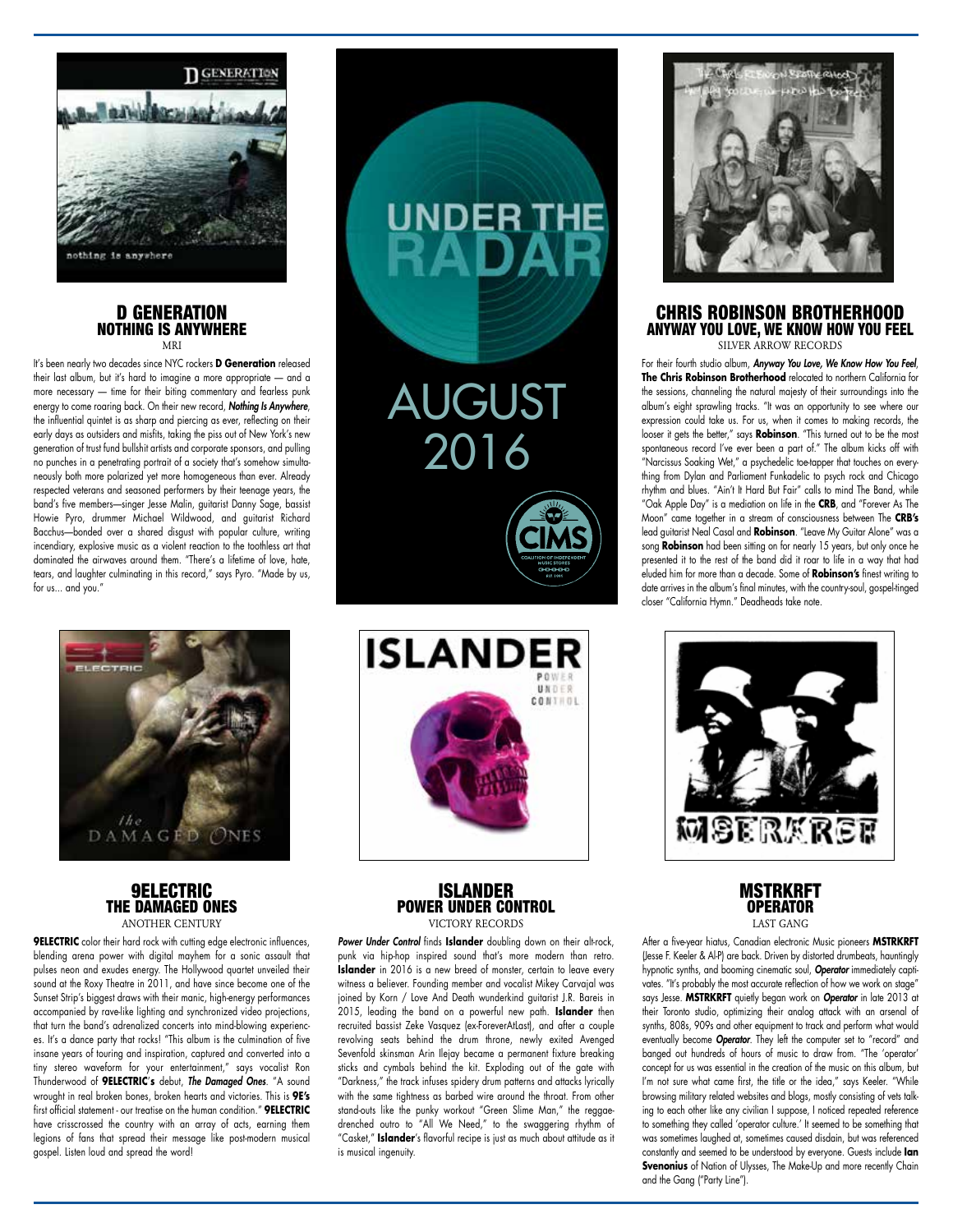

#### GOV'T MULE THE TEL-STAR SESSIONS EVIL TEEN

Recorded during the infancy of **Gov't Mule**, the demos heard on *The Tel-Star Sessions* are from a time when **Mule** was an adventurous side project, formed during a year when Warren Haynes and Allen Woody had some down time from their work with the Allman Brothers Band. The plan was to record a low-budget album and play a few shows. It's now clear that they had stumbled upon something special, but at that point **Mule** was an experimental rock trio: Haynes, Woody and drummer Matt Abts. Collaborating with Allman Brothers sound engineer Bud Snyder, and taking legendary producer Tom Dowd's advice to record all instruments simultaneously live in a room, **Gov't Mule** holed up in Tel-Star Studios and sought to bring back the rock power trio and "dirty up" the bass guitar – a style that had been a marker of rock music prior to the '80s. Their influences leaned heavily on the likes of Cream, Jimi Hendrix Experience and ZZ Top, but **Mule's** search to bring back a familiar sound is mingled with grunge and alt-rock influences that had just emerged in the early-mid '90s. Little did they know that the magic created during these sessions would spark such a prolific musical journey. It is undeniably enthralling to go back in time and experience how it all began.



**HATER** HATER  $A \times M$ 

Way back in the flannel-clad 90s, Ben Shepherd returned to his garage rock roots and assembled a group of musicians that became **Hater** in Seattle, playing guitar alongside **Soundgarden** bandmate, drummer Matt Cameron, as well as ex-Monster Magnet guitarist John McBain, Devilhead vocalist Brian Wood, brother of the late pre-grunge outfit Mother Love Bone singer Andrew Wood and fellow Devilhead bassist John Waterman. Their self-titled debut album was recorded in between Soundgarden's *Badmotorfinger* (1991), and their Grammy Awardwinning album *Superunknown* (1994). Two singles, "Who Do I Kill?" and "Circles", were released from the album, which also included a cover of Cat Stevens' "Mona Bona Jakob". Shepherd, McBain and Wood wrote the majority of the songs, with Cameron co-writing "Sad McBain" with Waterman. The album also features country songwriter Billy "Edd" Wheeler's 1963 single "Blistered". Wheeler was most known for penning "Jackson", a Grammy Award winner for Johnny Cash and June Carter. So, if you missed *Hater* the first time around, this freshly reissued edition will get your motor running. It's rough-and-ready gem worth rediscovering.



AUGUST

UNDER THE

2016

# VARIOUS ARTISTS QUIERO CREEDENCE CONCORD

Creedence Clearwater Revival was America's ultimate Top 40 band of the late 1960s, many of their singles now placing high on the "greatest rock hits of all time" lists and in the GRAMMY Hall of Fame, with the band itself long enshrined in the Rock and Roll Hall of Fame. But it wasn't just the United States of America where **CCR** topped the charts. As *Quiero Creedence* now underscores, the band, which was so identified with a sound called "swamp rock," was big throughout all of Latin America, both then and now. A Latin-inspired, multilingual tribute album to **CCR,** *Quiero Creedence* includes covers of the band's greatest songs by some of the biggest Latin artists from around the world including **Juan Gabriel**, **Bunbury, Andrés Calamaro**, **Enjambre**, **Los Enanitos Verdes**, **Juanes**, **Los Lonely Boys**, **Ozomatli**, **La Marisoul** from **La Santa Cecilia**, **El Tri, Diamante Eléctrico**, **Los Lobos**, and **ZZ Top's Billy Gibbons**. As these names indicate, the set (the title of which translates as *I Want Creedence*) spans a variety of genres and decades—and totals a social media reach of over 40 million fans for the participating artists.

# **ARKELLS**



**MORNING**<br>REPORT

### ARKELLS MORNING REPORT LAST CANC

With click-tracked rhythms, subliminal samples, electronic pulses, and sax and violins threaded into the richly textured mix, **Arkells'** new album, *Morning Report*, betrays a more irreverent, adventurous ethos that more readily recalls the cut-and-paste approach of hip-hop beatmakers than the plug-and-play attack of a live rock band. Certainly, this is **Arkells** most eclectic album to date, from the piano-pounded Private School" to the silver-lined break-up anthem "My Heart's Always Yours." *Morning Report* balances tales of last night's debauchery with more sobering examinations of a time in life that doesn't get much play in rock music: your latetwenties. It's the phase when all your friends start getting married, your parents suddenly decide to get divorced, and long-distance relationships hit their shit-or-get-off-the-pot breaking point. But while melancholic, meditative ballads like "Passenger Seat" and "Come Back Home" provide unflinching portraits of marriages on the brink of collapse, rousing, soulpowered sing-alongs like "A Little Rain" pay poignant tribute to the friendships that help you through the tough times, and provide that muchneeded shoulder to cry on.



# NIGHT VERSES INTO THE VANISHING LIGHT EQUAL VISION RECORDS

*Into the Vanishing Light* the new album from **Night Verses,** puts an emphasis on a presenting a fuller, darker ambience than their previous releases, with more effects, live electronics, experimentation and an overall massive sound. Drummer Aric Improta elaborates, "Our instruments are sounding less and less like they're traditionally expected to. At times, even the vocal patterns have become more rhythmic, painted with a wider array of colors both lyrically and thematically. Our collective focus has been to create a record that feels cinematic, something to get lost in, like we so often do when listening to our favorite albums. Retro-Futurism has also had a huge influence on the sound of this record as a whole." *Into the Vanishing Light* was recorded by Ross Robinson – the legendary producer behind classic albums by Glassjaw, At The Drive-In, and The Cure. "We met up about a year ago with Ross and discussed what we valued in music, how we pictured the record sounding, and the overall importance of an album carrying an undeniable vibe from start to finish," says vocalist Douglas Robinson. The result is a record that roars with uncommon beauty and ferocity, with each song taking its own unexpected journey. You might even say it's a masterpiece.